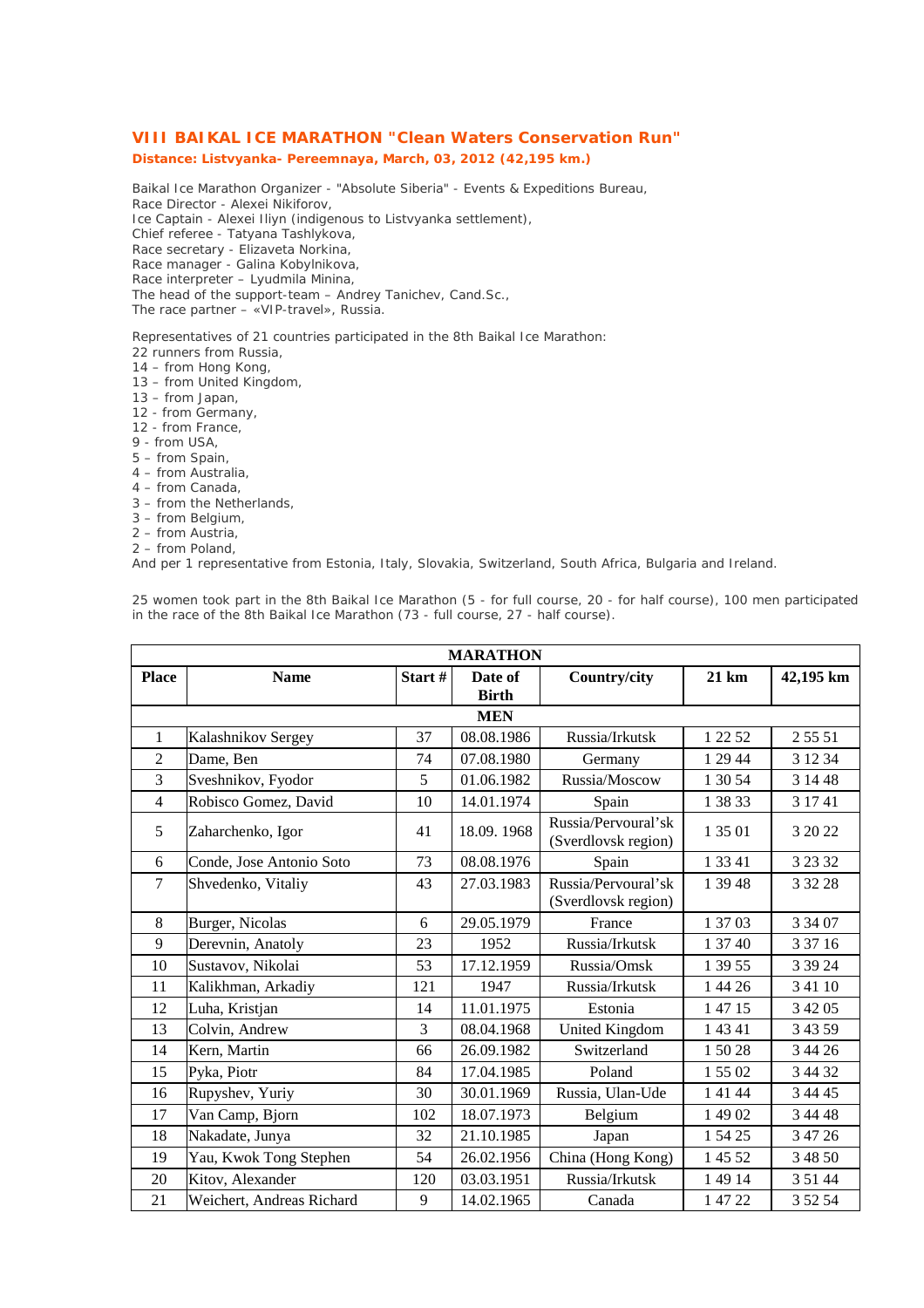| 22    | Wilson, Douglas Luke            | 28             | 11.03.1982 | Australia             | 15118     | 3 5 3 4 5 |
|-------|---------------------------------|----------------|------------|-----------------------|-----------|-----------|
| 23    | Power, Mark                     | 79             | 29.07.1977 | Australia             | 1 47 20   | 3 54 50   |
| 24    | Luoni, Enrico                   | 99             | 26.07.1959 | Italy                 | 15143     | 3 5 5 5 2 |
| 25    | Jackson, Andrew                 | 110            | 17.10.1981 | <b>United Kingdom</b> | 1 47 12   | 3 5 6 4 1 |
| 26    | D'Andria, Henri                 | 106            | 10.07.1950 | France                | 1 50 25   | 3 57 39   |
| 27    | Tam, Man Yiu                    | 50             | 02.01.1957 | China (Hong Kong)     | 15144     | 3 59 13   |
| 28    | Bryan, David                    | 26             | 13.09.1963 | <b>USA</b>            | 15130     | 3 59 25   |
| 29    | Sung, Kwong Ping                | 48             | 25.08.1960 | China (Hong Kong)     | 15318     | 4 02 03   |
| 30    | Tischner, Michael               | $8\,$          | 16.05.1966 | Germany               | 15908     | 4 04 15   |
| 31    | Ramsay, Jeffrey                 | 122            | 30.11.1966 | <b>USA</b>            | 15708     | 4 0 5 4 2 |
| 32    | Fedotov, Yuriy                  | 42             | 06.09.1960 | Russia/ Yekaterinburg | 1 42 07   | 4 0 6 37  |
| 33    | Punal, Alvaro Puertas           | 71             | 03.07.1976 | Spain                 | 2 00 25   | 4 10 54   |
| 34    | Preiss, Dieter                  | 125            | 12.10.1977 | Austria               | 15528     | 4 11 11   |
| 35    | Jacobs, Danny Hendrik Marcella  | 101            | 12.01.1976 | Belgium               | 1 52 48   | 4 11 24   |
| 36    | Larionov, Alexander             | 38             | 30.08.1988 | Russia/Irkutsk        | 1 46 36   | 4 14 18   |
| 37    | Ahlrichs, Frank                 | 127            | 21.07.1961 | Germany               | 1 55 23   | 4 14 59   |
| 38    | D'Ippolito, Antonio             | 65             | 23.09.1962 | Germany               | 15002     | 4 18 21   |
| 39    | Ho, Chak                        | 56             | 30.07.1964 | China (Hong Kong)     | 20012     | 4 20 34   |
| 40-41 | Dreesen, Cyril                  | 61             | 01.12.1978 | France                | 15616     | 4 21 12   |
| 40-41 | Normand, Jerome                 | 81             | 25.01.1971 | France                | 15615     | 4 21 12   |
| 42    | Prat Payeras, Juan Ignacio      | 13             | 13.11.1970 | Spain                 | 20418     | 4 22 27   |
| 43    | Heaton, Christopher             | $\mathbf{1}$   | 16.12.1958 | <b>United Kingdom</b> | 20232     | 4 2 3 5 4 |
| 44    | Litzelmann, Julien              | 31             | 02.04.1978 | France                | 20527     | 4 25 44   |
| 45    | Higuchi, Yasuaki                | 4              | 30.06.1977 | Japan                 | 2 03 45   | 4 25 47   |
| 46    | Harustiak, Lukas                | 95             | 21.05.1980 | Slovakia              | 2 04 10   | 4 26 36   |
| 47    | Lanchares Llorente, Felix Mario | 72             | 24.01.1977 | Spain                 | 20114     | 4 28 30   |
| 48    | Nikiforov, Denis                | 27             | 08.07.1987 | Russia/Moscow         | 1 55 42   | 4 31 06   |
| 49    | Fong, Tak Shun Jacky            | 47             | 06.10.1959 | China (Hong Kong)     | 1 56 14   | 4 3 3 4 6 |
| 50    | Heering, Dirk                   | $\overline{2}$ | 22.09.1970 | Germany               | 2 02 35   | 4 35 03   |
| 51    | Tang, Fung Sun                  | 57             | 05.10.1959 | China (Hong Kong)     | 1 55 46   | 4 3 5 17  |
| 52    | Zarubin, Nikolai                | 40             | 03.10.1960 | Russia/Yekaterinburg  | 2 09 54   | 4 47 53   |
| 53    | Duijnhouwer, Vincent            | 33             | 14.12.1981 | Netherlands           | 2 2 2 4 7 | 4 50 42   |
| 54    | Matsui, Tatsuya                 | 22             | 09.02.1984 | Japan                 | 2 2 3 0 5 | 4 50 53   |
| 55    | Wong, Kwok Ming                 | 52             | 30.01.1958 | China (Hong Kong)     | 2 06 27   | 4 54 24   |
| 56    | Tompson, Matthew                | 7              | 31.03.1983 | Australia             | 20313     | 4 54 48   |
| 57    | Nousboum, Edouard               | 97             | 28.05.1976 | France                | 2 04 42   | 45811     |
| 58    | Hiraoka, Tatsuya                | 35             | 21.05.1984 | Japan                 | 2 2 3 0 6 | 4 59 12   |
| 59    | Ip, Kei Chun                    | 55             | 21.04.1948 | China (Hong Kong)     | 2 18 42   | 5 00 18   |
| 60    | Blazdell, Philip Frank          | 75             | 18.09.1971 | United Kingdom        | 2 13 40   | 5 03 52   |
| 61    | Rackley, Trevor                 | 76             | 02.09.1969 | <b>United Kingdom</b> | 2 13 40   | 5 03 53   |
| 62    | Nicolai, Klaas                  | 77             | 08.04.1973 | Netherlands           | 2 15 36   | 5 07 12   |
| 63    | Frecka, Andy                    | 93             | 02.08.1976 | <b>USA</b>            | 2 15 02   | 5 14 17   |
| 64    | Shulgin, Evgeny                 | 94             | 28.07.1981 | Russia                | 2 15 02   | 5 14 17   |
| 65    | Jambu, Sebastien                | 86             | 03.04.1977 | France                | 2 14 41   | 5 14 36   |
| 66    | Kauczor, Rainer                 | 128            | 14.05.1956 | Germany               | 2 27 13   | 5 15 05   |
| 67    | Martin-Cocher, Damien           | 98             | 10.06.1969 | France                | 2 04 50   | 5 16 15   |
| 68    | Mo, Wai Nam                     | 49             | 24.12.1954 | China (Hong Kong)     | 2 16 32   | 5 17 36   |
| 69    | Umeshita, Naoya                 | 111            | 03.04.1977 | Japan                 | 2 19 35   | 5 41 53   |
| 70    | Fernandez, Frank Christopher    | 46             | 17.04.1961 | <b>USA</b>            | 2 4 4 5 5 | 5 50 36   |
| 71    | Hiroki, Minagawa                | 105            | 24.04.1982 | Japan                 | 2 13 17   | 5 5 2 4 8 |
| 72    | Lau, Kwing Lam                  | 51             | 01.05.1951 | China (Hong Kong)     | 2 40 50   | 5 54 25   |
| 73    | Ando, Fuminori                  | 11             | 24.09.1984 | Japan                 | 2 3 1 1 4 | 5 5 5 10  |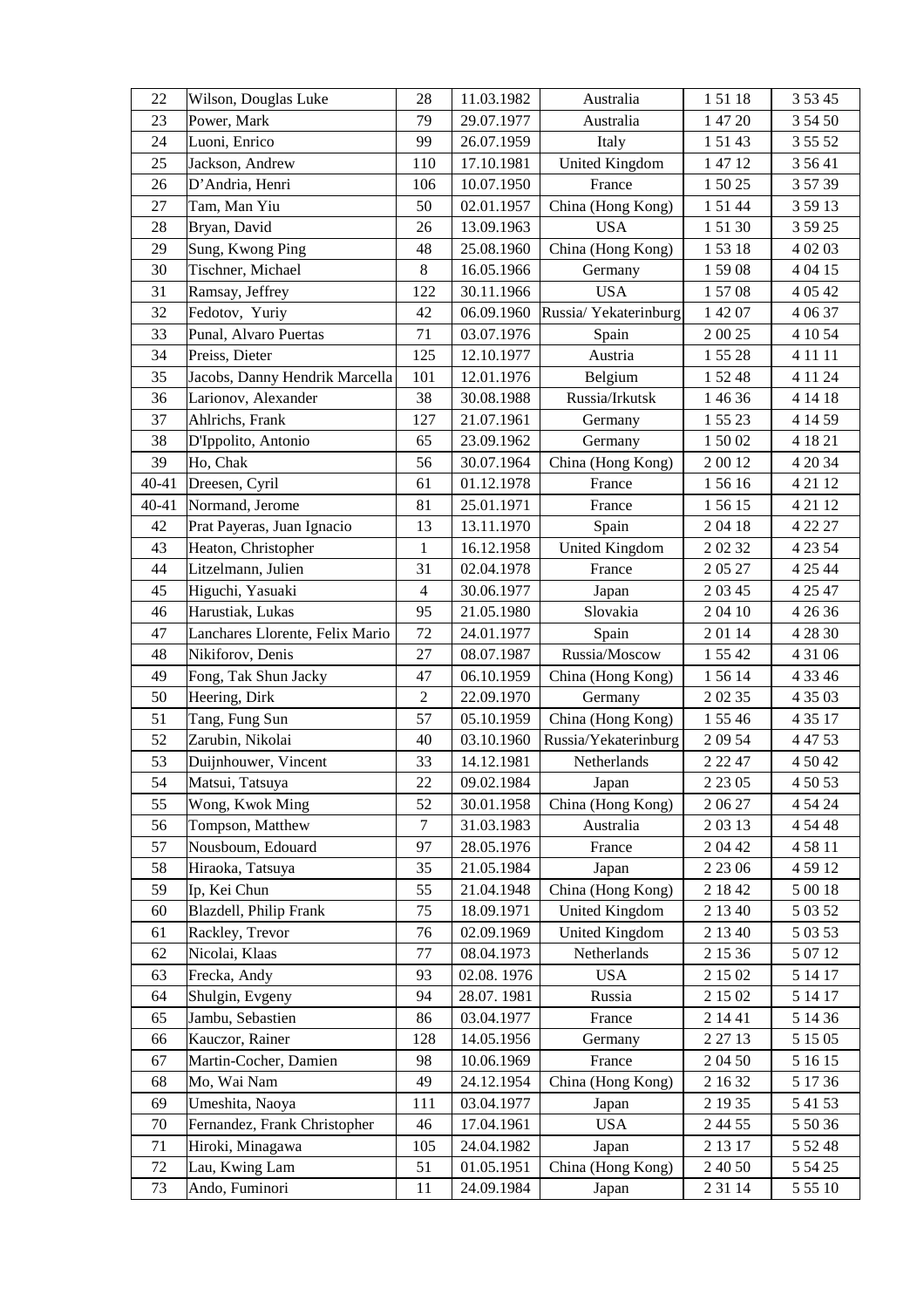| Finished half course instead of full one as registered |                          |         |                         |                                     |                  |                                               |  |  |
|--------------------------------------------------------|--------------------------|---------|-------------------------|-------------------------------------|------------------|-----------------------------------------------|--|--|
|                                                        | Chan, Yiu Chung          | 24      | 29.01.1951              | China (Hong Kong)                   | 2 49 08          | $\blacksquare$                                |  |  |
|                                                        | Mulhall, Darren          | 80      | 09.08.1980              | Ireland                             | 2 34 25          |                                               |  |  |
| <b>LADIES</b>                                          |                          |         |                         |                                     |                  |                                               |  |  |
| <b>Place</b>                                           | <b>Name</b>              | Start#  | Date of<br><b>Birth</b> | Country/city                        | $21 \mathrm{km}$ | 42,195 km                                     |  |  |
| $\mathbf{1}$                                           | Prahl, Maybritt Elisabet | 17      | 17.11.1963              | Australia                           | 15132            | 3 50 11                                       |  |  |
| 2                                                      | Benaerens, Nadia         | 100     | 25.08.1970              | Belgium                             | 1 57 53          | 4 0 6 4 3                                     |  |  |
| 3                                                      | Cheung, Ping Ting        | 58      | 13.02.1970              | China (Hong Kong)                   | 2 2 5 0 0        | 5 17 37                                       |  |  |
| 4                                                      | Bodyalova, Tamara        | 25      | 06.10.1955              | Russia/Tara (Omsk<br>region)        | 2 2 5 0 4        | 5 19 43                                       |  |  |
| 5                                                      | Toyoda, Aya              | 36      | 02.03.1984              | Japan                               | 2 2 3 0 6        | 5 41 40                                       |  |  |
| <b>HALF-MARATHON</b>                                   |                          |         |                         |                                     |                  |                                               |  |  |
| <b>MEN</b>                                             |                          |         |                         |                                     |                  |                                               |  |  |
| <b>Place</b>                                           | <b>Name</b>              | Start#  | Date of<br><b>Birth</b> | Country/city                        | 21 km            | 42, 195 km                                    |  |  |
| 1                                                      | Grenfell, Andrew         | 82      | 26.01.1984              | United Kingdom                      | 1 37 45          | 3 28 26 (also<br>finished the<br>full course) |  |  |
| 2                                                      | Budazhapov, Solbon       | 29      | 17.02.1950              | Russia/Kyahta<br>(Buryat Republic)  | 1 4 6 1 1        |                                               |  |  |
| 3                                                      | Philipchuk, Vladimir     | 45      | 16.10.1985              | Russia/Krasnoyarsk                  | 1 48 30          |                                               |  |  |
| 4                                                      | Miyata, Tadayuki         | 20      | 18.11.1984              | Japan                               | 1 49 53          |                                               |  |  |
| 5                                                      | Holubowicz, Tomasz       | 85      | 13.03.1986              | Poland                              | 1 50 50          |                                               |  |  |
| 6                                                      | Goubard, Guillaume       | 88      | 04.04.1981              | France                              | 1 54 07          |                                               |  |  |
| $\tau$                                                 | Etzkorn, William         | 90      | 22.04.1959              | Canada                              | 15834            | 5 11 41 (also<br>finished the<br>full course) |  |  |
| 8                                                      | Vasil'ev Vasiliy         | 62      |                         | Russia/Omsk                         | 2 00 03          |                                               |  |  |
| 9                                                      | Breteche, Gilles         | 87      | 08.05.1977              | France                              | 2 00 42          |                                               |  |  |
| 10                                                     | Dmitriev, Badma          | 12      | 1964                    | Russia/Horinsk<br>(Buryat Republic) | 20348            |                                               |  |  |
| $11 - 12$                                              | Burns, Michael           | 18      | 07.04.1977              | Canada                              | 2 1 1 4 7        |                                               |  |  |
| $11 - 12$                                              | Debaupte, Yannick        | 124     | 05.05.1973              | France                              | 2 1 1 4 7        |                                               |  |  |
| $13 - 14$                                              | Watt, Andy               | 107     | 17.09.1970              | United Kingdom                      | 2 1 2 3 5        |                                               |  |  |
| $13 - 14$                                              | Woods, Steve             | 108     | 04.09.1968              | <b>United Kingdom</b>               | 2 1 2 3 5        |                                               |  |  |
| 15                                                     | Schuldes, Horst          | 69      | 23.01.1955              | Germany                             | 2 14 54          |                                               |  |  |
| 16                                                     | Hiratsuka, Yuji          | 21      | 09.03.1984              | Japan                               | 2 15 24          |                                               |  |  |
| 17                                                     | Weissensee, Alexander    | 67      | 08.04.1966              | Germany                             | 2 18 11          |                                               |  |  |
| 18                                                     | Zeeh, Joerg              | 68      | 15.05.1962              | Germany                             | 2 2 1 3 2        |                                               |  |  |
| 19                                                     | Gorbunov, Vasiliy        | 129     | 30.08.1949              | Russia/Sakha<br>Republic (Svetlyi)  | 2 24 26          |                                               |  |  |
| $20\,$                                                 | Hofmann, Ralf            | 103     | 19.05.1963              | Germany                             | 2 2 7 1 8        |                                               |  |  |
| 21                                                     | Gschweicher, Lukas       | 126     | 31.03.1983              | Austria                             | 2 27 39          |                                               |  |  |
| 22                                                     | Jantsch, Ronald          | 64      | 13.01.1964              | Germany                             | 2 38 00          |                                               |  |  |
| 23                                                     | Halligan, Liam James     | 15      | 29.04.1969              | <b>United Kingdom</b>               | 2 46 50          |                                               |  |  |
| 24                                                     | Wong, Yau Chuen          | 60      | 04.11.1946              | China (Hong Kong)                   | 2 53 00          |                                               |  |  |
| 25                                                     | Inoue, Wataru            | 123     | 25.10.1984              | Japan                               | 3 02 58          |                                               |  |  |
| <b>LADIES</b>                                          |                          |         |                         |                                     |                  |                                               |  |  |
| <b>Place</b>                                           | <b>Name</b>              | Start # | Date of<br><b>Birth</b> | Country/city                        | 21 km            | 42, 195 km                                    |  |  |
| $\mathbf{1}$                                           | Knights, Julia           | 113     | 15.08.1973              | <b>United Kingdom</b>               | 1 59 04          |                                               |  |  |
| $\overline{c}$                                         | Gurova, Elena            | 39      | 18.05.1970              | Russia/Irkutsk                      | 2 0 5 5 4        |                                               |  |  |
| 3                                                      | Yanbulatova, Reilya      | 92      | 10.09.1977              | Russia                              | 20937            |                                               |  |  |